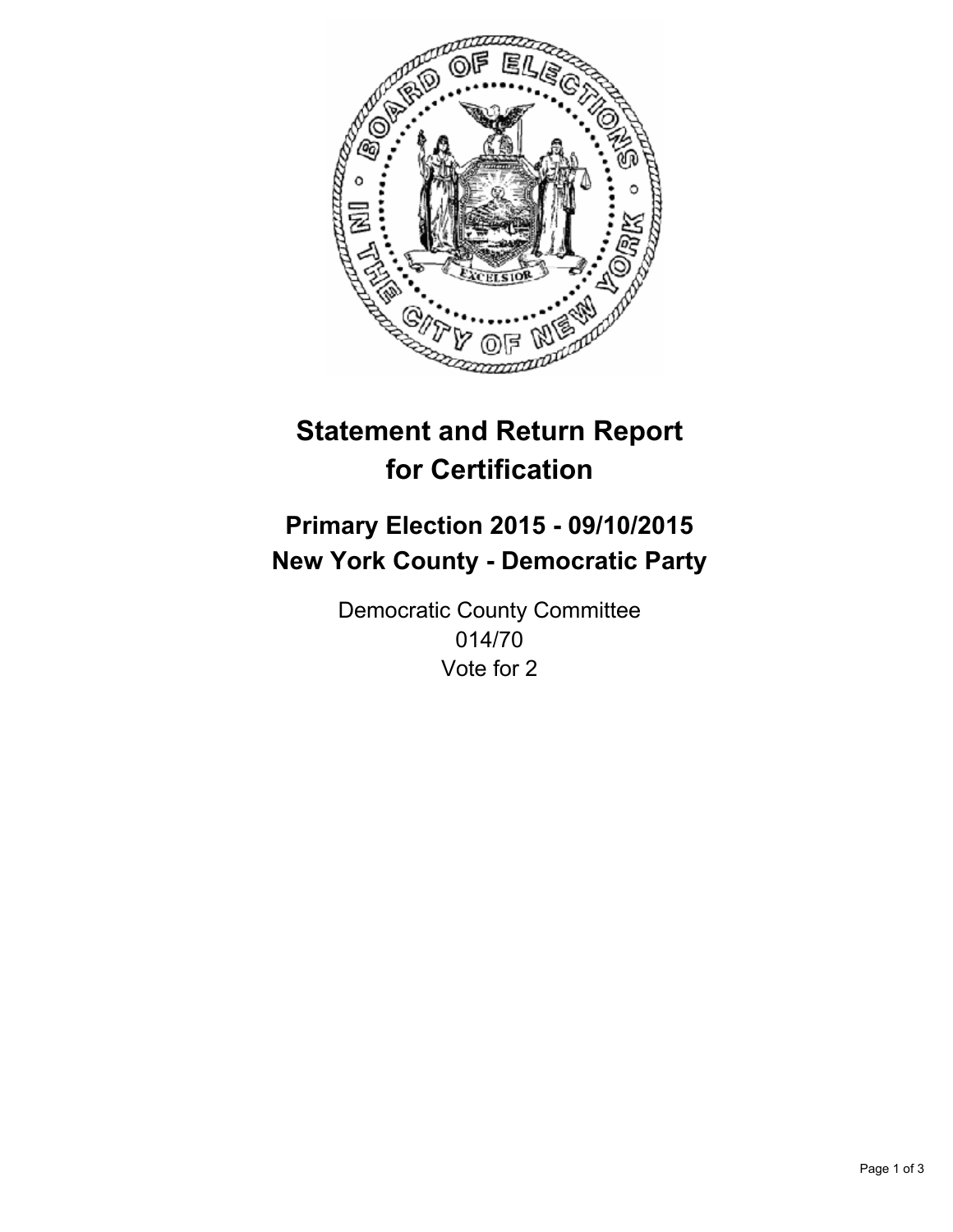

#### **Assembly District 70**

| <b>PUBLIC COUNTER</b>                                    | 39 |
|----------------------------------------------------------|----|
| ABSENTEE/MILITARY                                        |    |
| <b>AFFIDAVIT</b>                                         | 0  |
| <b>Total Ballots</b>                                     | 40 |
| Less - Inapplicable Federal/Special Presidential Ballots | 0  |
| <b>Total Applicable Ballots</b>                          | 40 |
| ZAKIYAH ABDUR-RAHMAN                                     | 8  |
| <b>MICHELLE JONES</b>                                    | 9  |
| <b>PHAREIN GRIFFITH</b>                                  | 18 |
| <b>MARGIE BOWEN</b>                                      | 24 |
| <b>Total Votes</b>                                       | 59 |
| Unrecorded                                               | 21 |